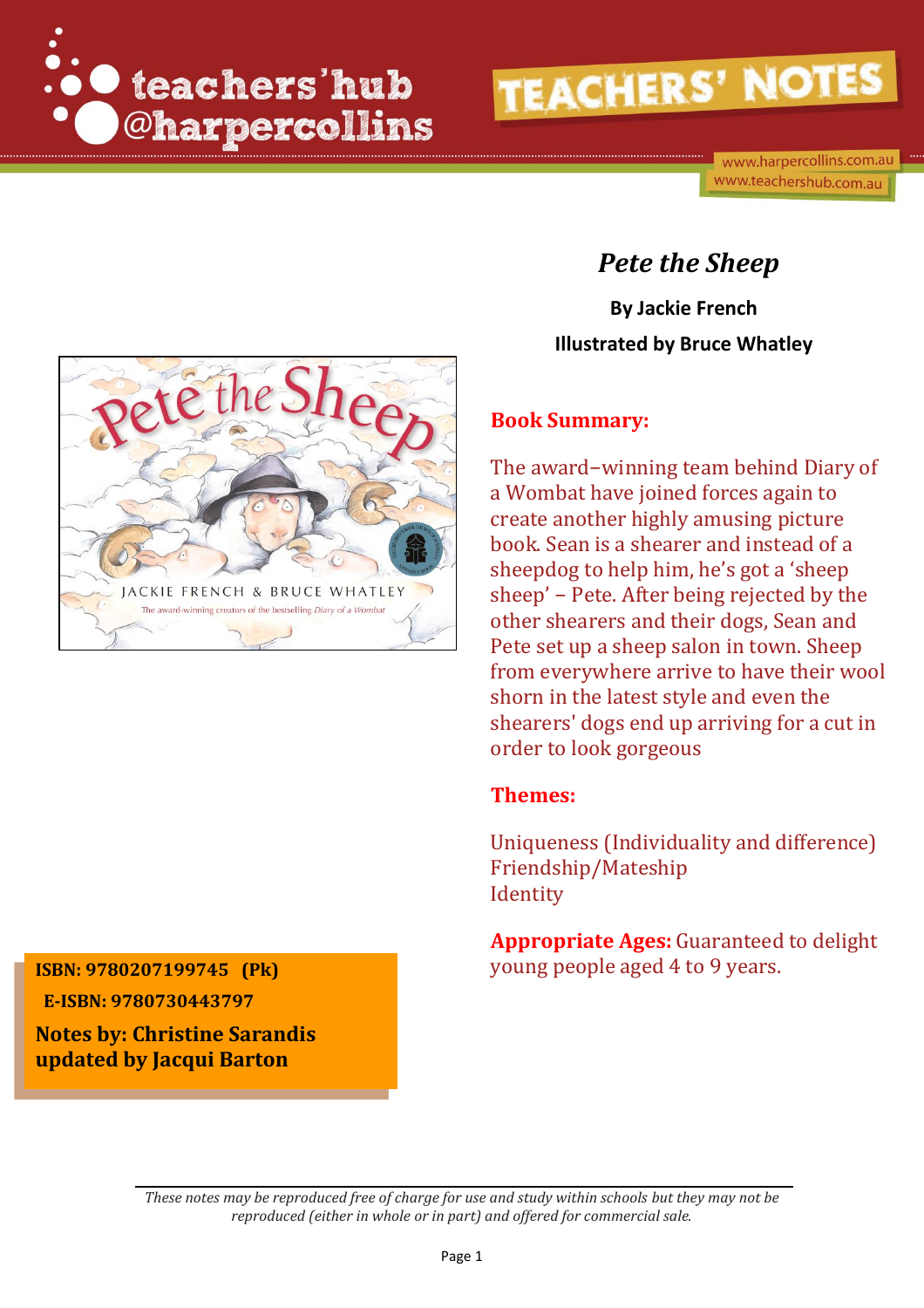

www.harpercollins.com.au www.teachershub.com.au

#### **CONTENTS**

- The real *Pete the Sheep*
- About the author
- About the Illustrator
- Pre-reading
- Key study topics
- Further reading
- Worksheets

#### **KEY CURRICULUM AREAS**

English, Drama, Literacy, Creative Arts, visual literacy

#### **REASONS FOR STUDYING THIS BOOK**

- To discuss new vocabulary, respond to texts and share feelings and thoughts about the events and characters in texts
- To retell familiar texts through performance, use of illustration or images
- $\bullet$

#### **THEMES**

Uniqueness (Individuality and difference), Friendship/Mateship **Identity** 

#### **PREPARED BY**

**PREPARED BY** Dun  $\log_{Q}$ , Christine Sarandis updated by Jacqui Barton

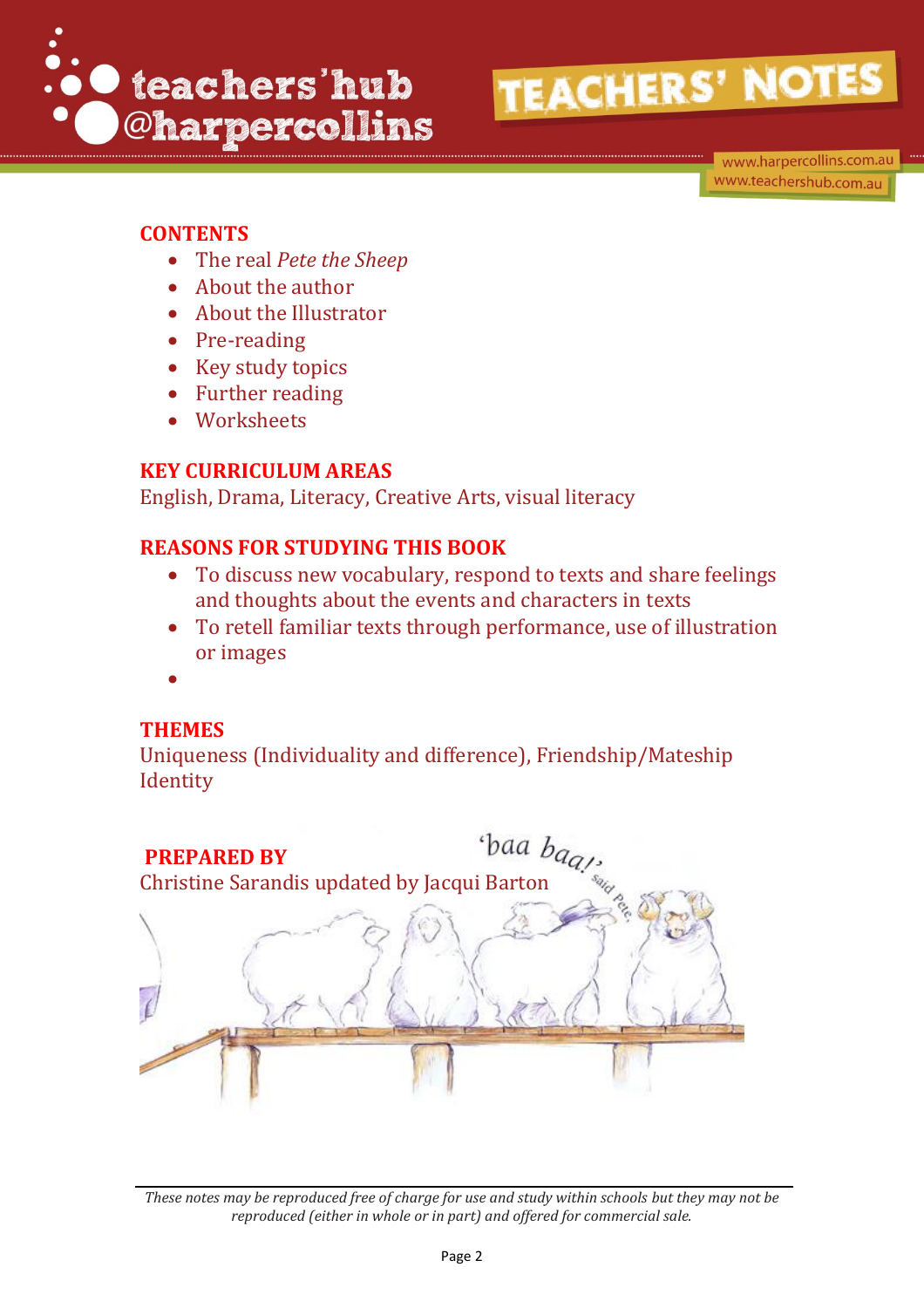

www.harpercollins.com.au www.teachershub.com.au

### **The real Pete the Sheep**

Jackie says:

'Pete was a black sheep called Dunmore, who herded all our other sheep into the shearing shed in return for a milk arrowroot biscuit and a scratch behind his horns. (He'd go all dribbly and weak at the knees when you scratched him). Back in the drought in the late 1970's, when there was no grass for sheep to eat and no money to buy hay for them, a friend and I came up with a cunning plan. We'd give a sheep to every preschool in Australia! And then we'd make a living going around each preschool giving the sheep really cool haircuts... Luckily it rained before we put our plan into action. But many years later, this is where the story of 'the sheep with a plan' came from.

#### **About the Author Jackie French**

Jackie became a Member of the Order of Australia in 2016 for her service to literature as an author, and advocacy for improved youth literacy.

Jackie was the Australian Children's Laureate for 2014/15 and the 2015 Senior Australian of the Year. She is also an historian, ecologist, dyslexic, and a passionate worker for literacy, the right of all children to be able to read, and the power of books.

Jackie's writing career spans 25 years, 148 wombats, over 140 books, 36 languages, 3,721 bush rats, and over 60 awards in Australia and overseas.

[http://www.jackiefrench.com](http://www.jackiefrench.com/)

*These notes may be reproduced free of charge for use and study within schools but they may not be reproduced (either in whole or in part) and offered for commercial sale.*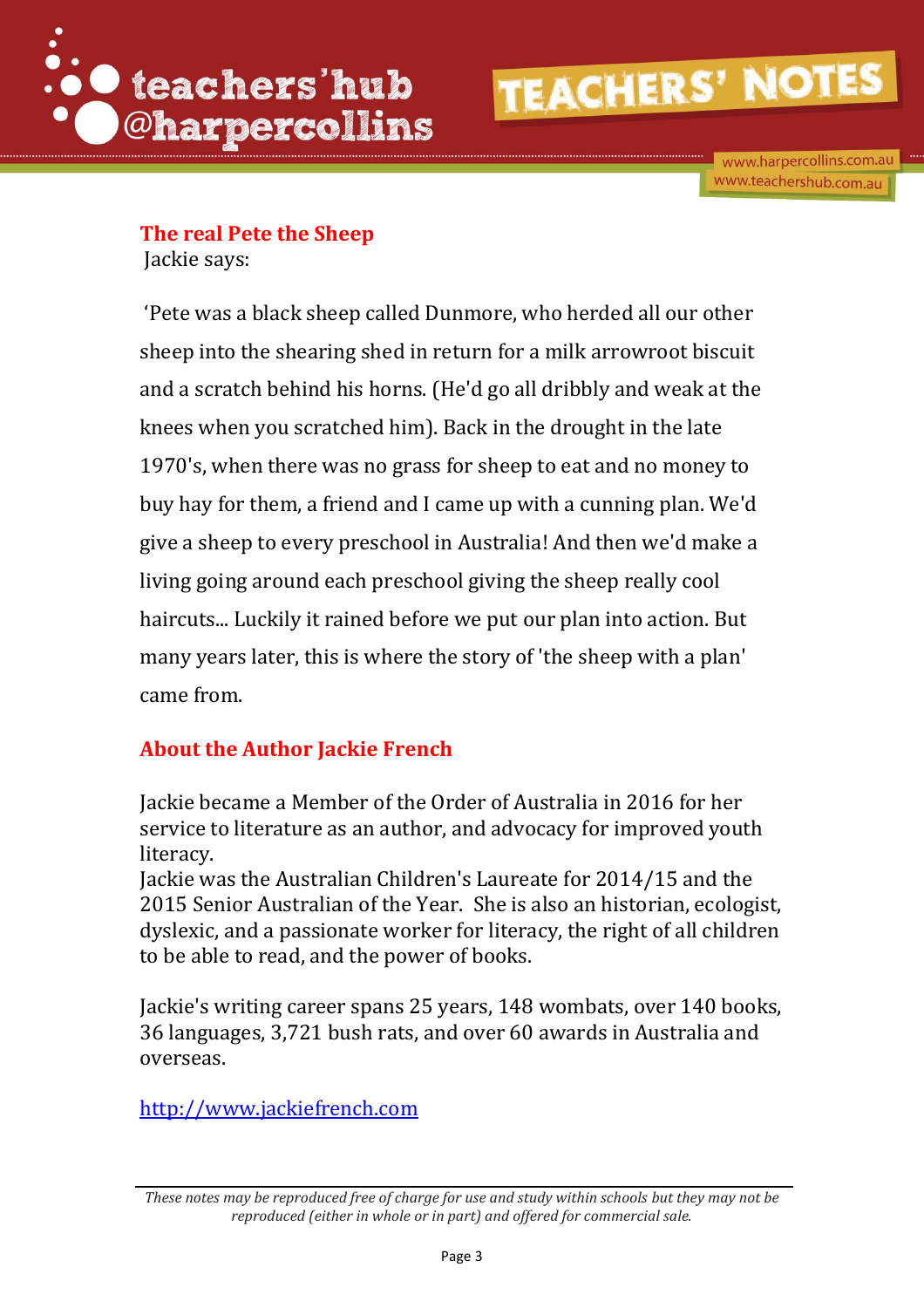

#### **About the illustrator Bruce Whatley**

Bruce has worked with some of Australia's best known authors. His collaboration with Jackie French has resulted in a myriad of wonderful picture books, including *Diary of A Wombat* (an Honour Book in the 2003 CBCA Picture Book of the Year Award) and *Queen Victoria's Underpants*.

Bruce now lives in NSW with his wife Rosie Smith, who has coauthored several of his titles, including Whatley's Questand Detective Donut and the Wild Goose Chase.

His first book, based on the family dog Skitty, was The Ugliest Dog in the World, and has been followed up by a number of award-winning titles, including Looking for Crabs, That Magnetic Dog, Detective Donut and Little White Dogs Can't Jump. Bruce is inspired by his family and has collaborated with his son, Ben Smith Whatley, to produce Zoobots and Tin Toys.

<http://www.brucewhatley.com/>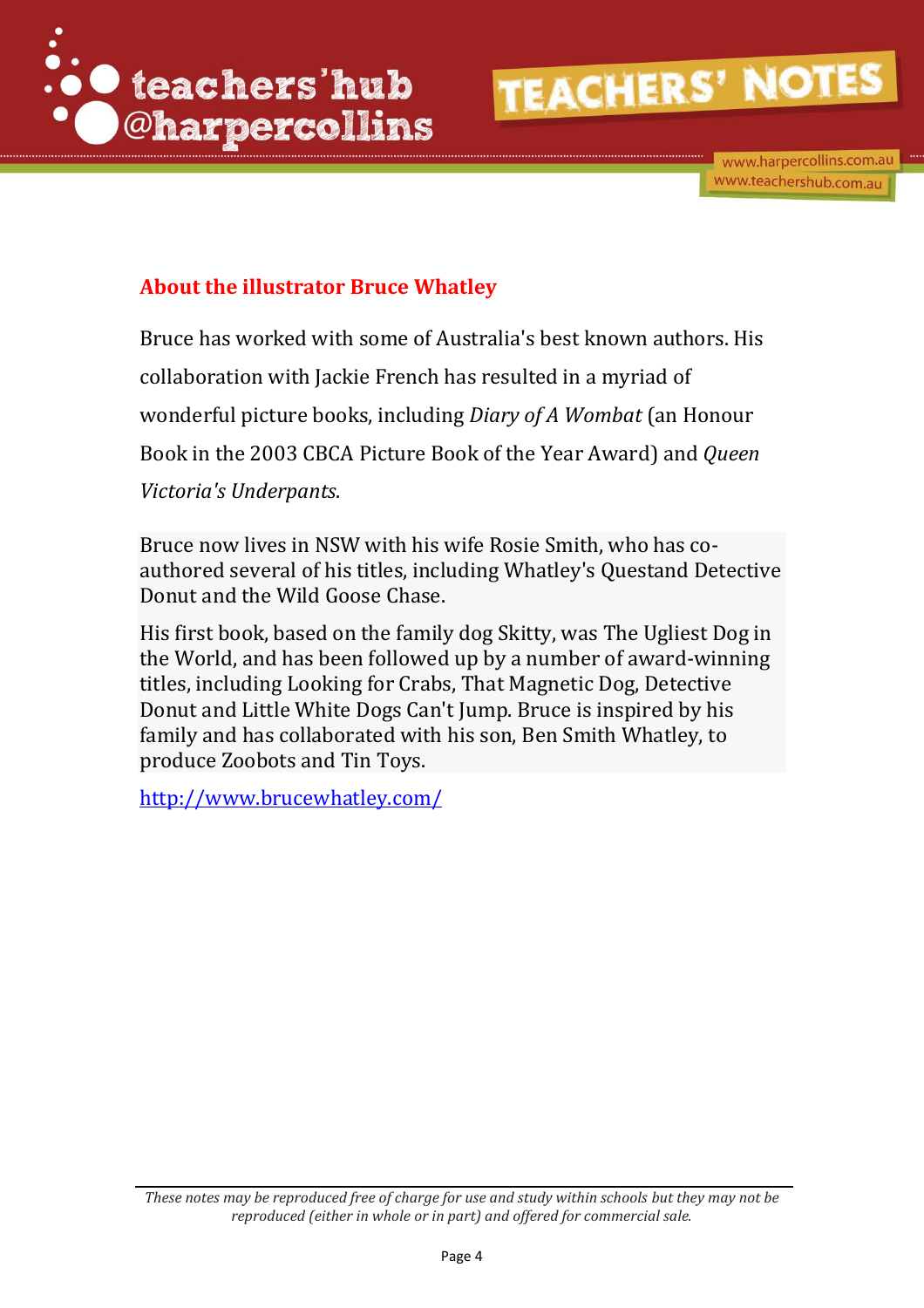

www.harpercollins.com.au www.teachershub.com.au

#### **Pre-Reading**

Introduction to 'PETE THE SHEEP'

Discuss the title of the book 'PETE THE SHEEP'.

Brainstorm what the book may be about (ideas could be recorded on a large sheet of paper for later reference).

Discuss their favourite animal and what it means to them.

Read *'Pete the Sheep'* by Jackie French and Bruce Whatley.

#### **Themes**

As a class identify key themes in the book: identity, uniqueness (individuality and difference), friendship/mateship. Students will be connecting with personal experiences and emotions.

Work in pairs to discover and present some information on one of the topics listed.

- Shearers
- Sheep
- Sheepdogs
- Rejection
- Hairdressing and/or beauty salons
- Getting along and learning to compromise
- wool sorting and processing techniques,
- farming,

*These notes may be reproduced free of charge for use and study within schools but they may not be reproduced (either in whole or in part) and offered for commercial sale.*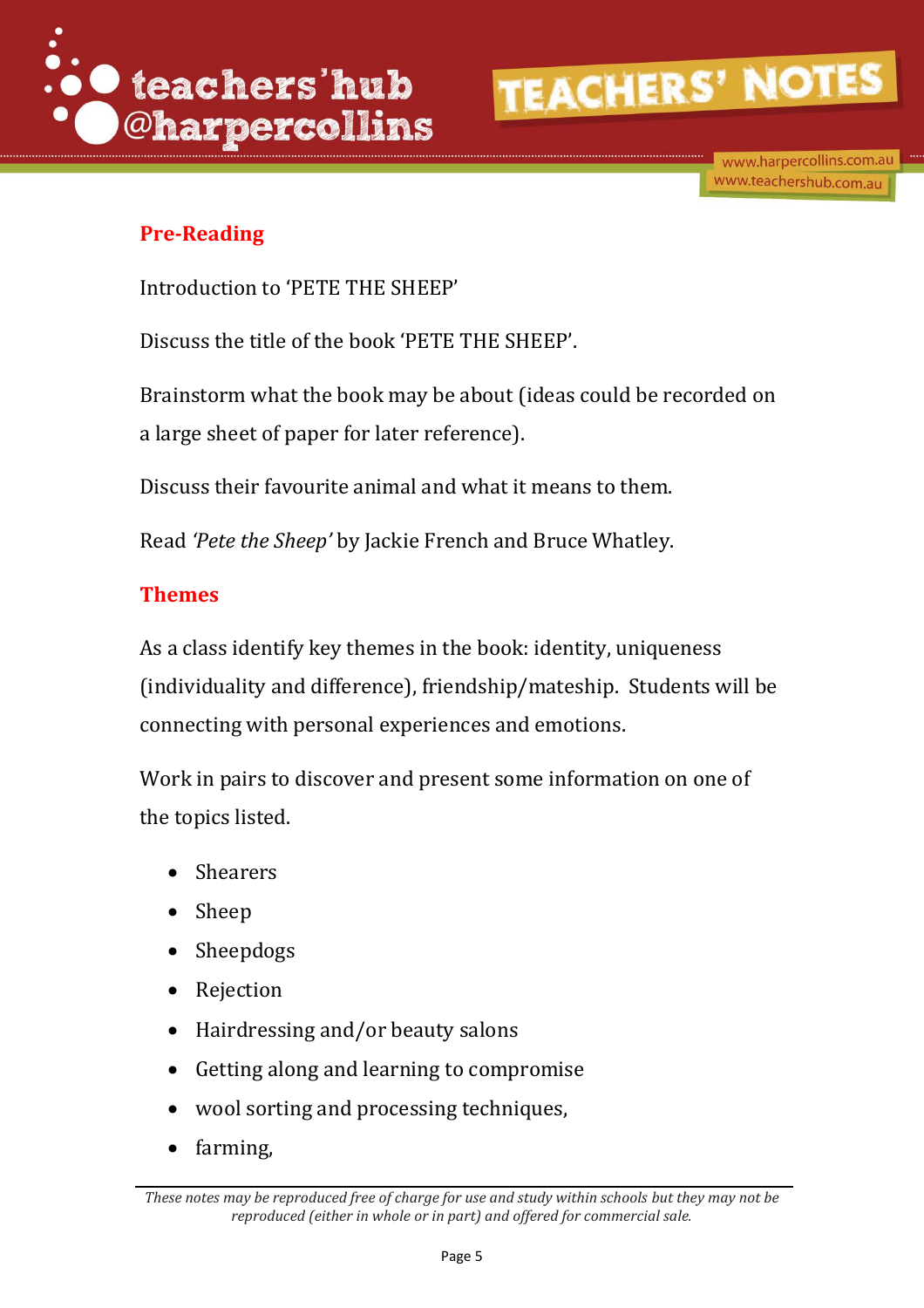

www.harpercollins.com.au www.teachershub.com.au

animal and human relationships.

#### **Characters**

- Ratso the shearer
- Big Bob the shearer
- Bungo the shearer
- Fang the sheepdog
- Brute the sheepdog
- Tiny the sheepdog
- Shaun the shearer
- Pete the sheep-sheep

#### **Uniqueness (individuality and difference)**

Discuss with the students the various characters in the book and consider what was 'unique' or different about each.

Discuss the term 'uniqueness' and 'individuality'.

#### **Differences**

As a class discuss the reactions from different characters to Pete and Shaun as partners as well as the establishment of 'Shaun's Sheep Salon'.

Characters considered could include Ratso, Big Bob, Bungo, Brute, Tiny, Fang, and Sheep.

*These notes may be reproduced free of charge for use and study within schools but they may not be reproduced (either in whole or in part) and offered for commercial sale.*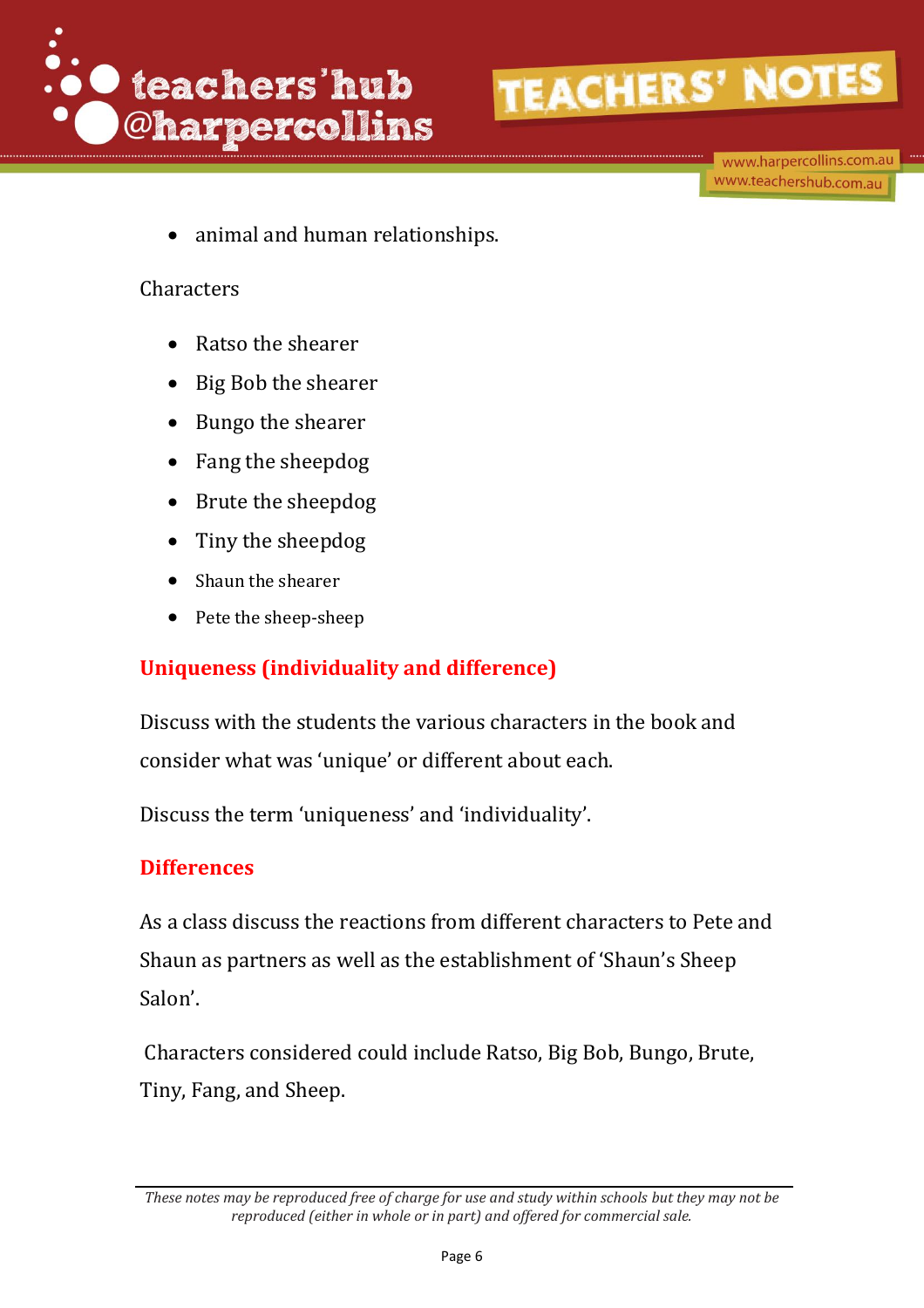

www.harpercollins.com.au www.teachershub.com.au

Students to discuss what the terms 'friendship' and 'mateship' mean to them. List their ideas as a whole class.

Discuss how are those characteristics demonstrated through the characters in book .

Students select one of the key characters in the book. Get students to imagine they are that character and discuss from the character's perspective how it felt for them throughout the story.

Include Shaun's feeling when told to leave and his feelings when his salon is a success as well as Ratso's confusion when all the sheep leave and his feelings of being different when all the others embrace the new salon.

#### **Identity**

Discuss with students what makes us who we are – introduce the concept of 'identity'. Working in pairs identity questions such as: What is your name? What kinds of things do you like to do? What is your favourite food? What is your favourite colour? Where do you live? How do you stand? How do you speak?

*These notes may be reproduced free of charge for use and study within schools but they may not be reproduced (either in whole or in part) and offered for commercial sale.*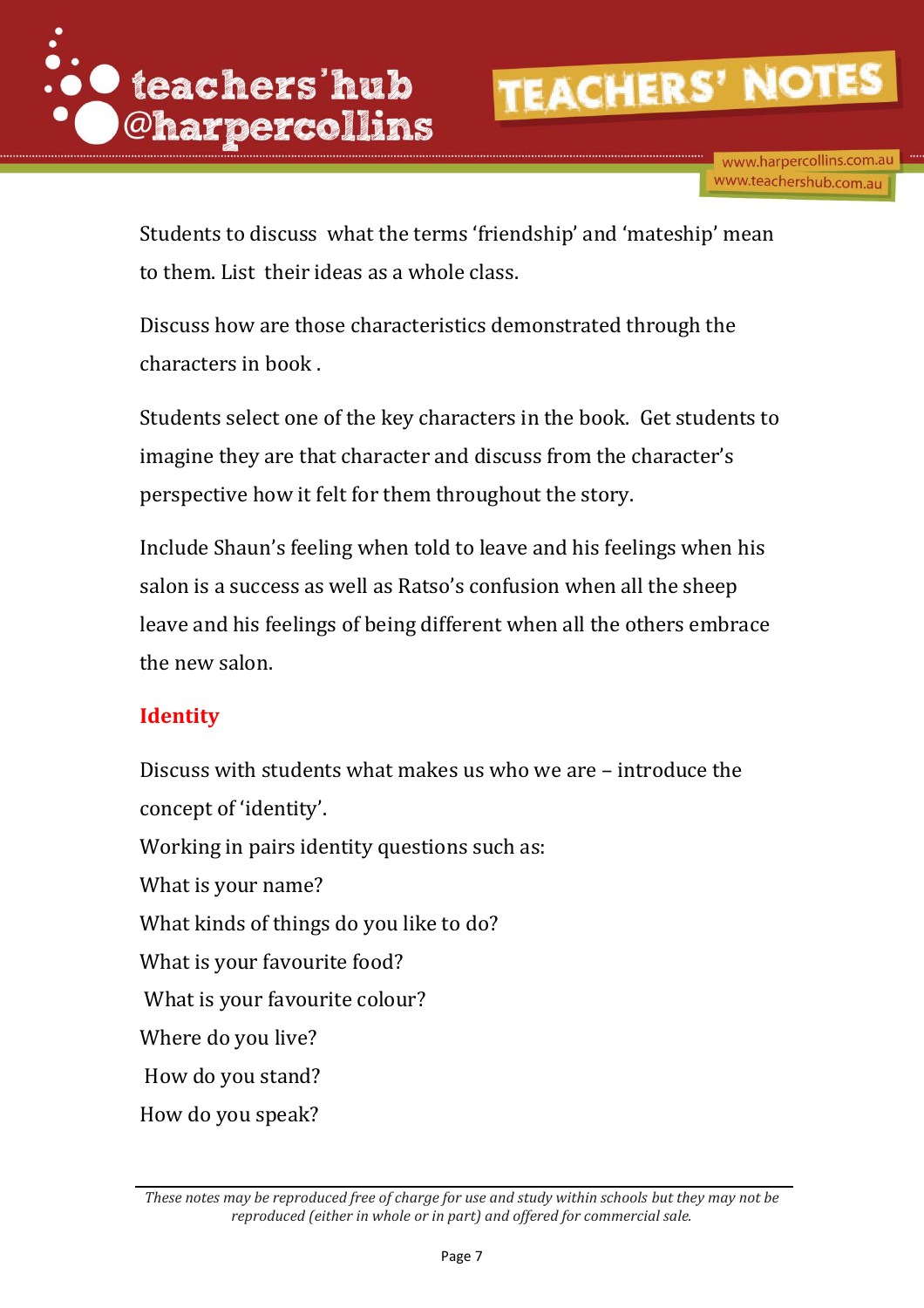

Discuss how the characters in the book 'PETE THE SHEEP' were given an identity.

#### **Friendship/Mateship**

Friendship/mateship relationships are evident in the book 'PETE THE SHEEP'.

In particular consider the relationship and role of each shearer and their sheep dog/sheep as well as to each other.

Discuss what the terms 'friendship' and 'mateship' means to the students.

Students can record their ideas in small groups or as a whole class.

#### **Language use (colloquialisms)**

Examples of slang are usually found in everyday speech and in some dictionaries, often with the note 'Colloquial' after the entry. For example, 'having a bash' at something is similar to 'giving it a burl', and both phrases indicate how Australians improvised to create new words.

Colloquial words used in the book include: Strewth, too-right, jumping jumbucks, doggone.

Discuss the meaning of the words above and then make a list of others you've heard before, giving their definitions as well. You could also make up some new ones of your own and give them meanings.

*These notes may be reproduced free of charge for use and study within schools but they may not be reproduced (either in whole or in part) and offered for commercial sale.*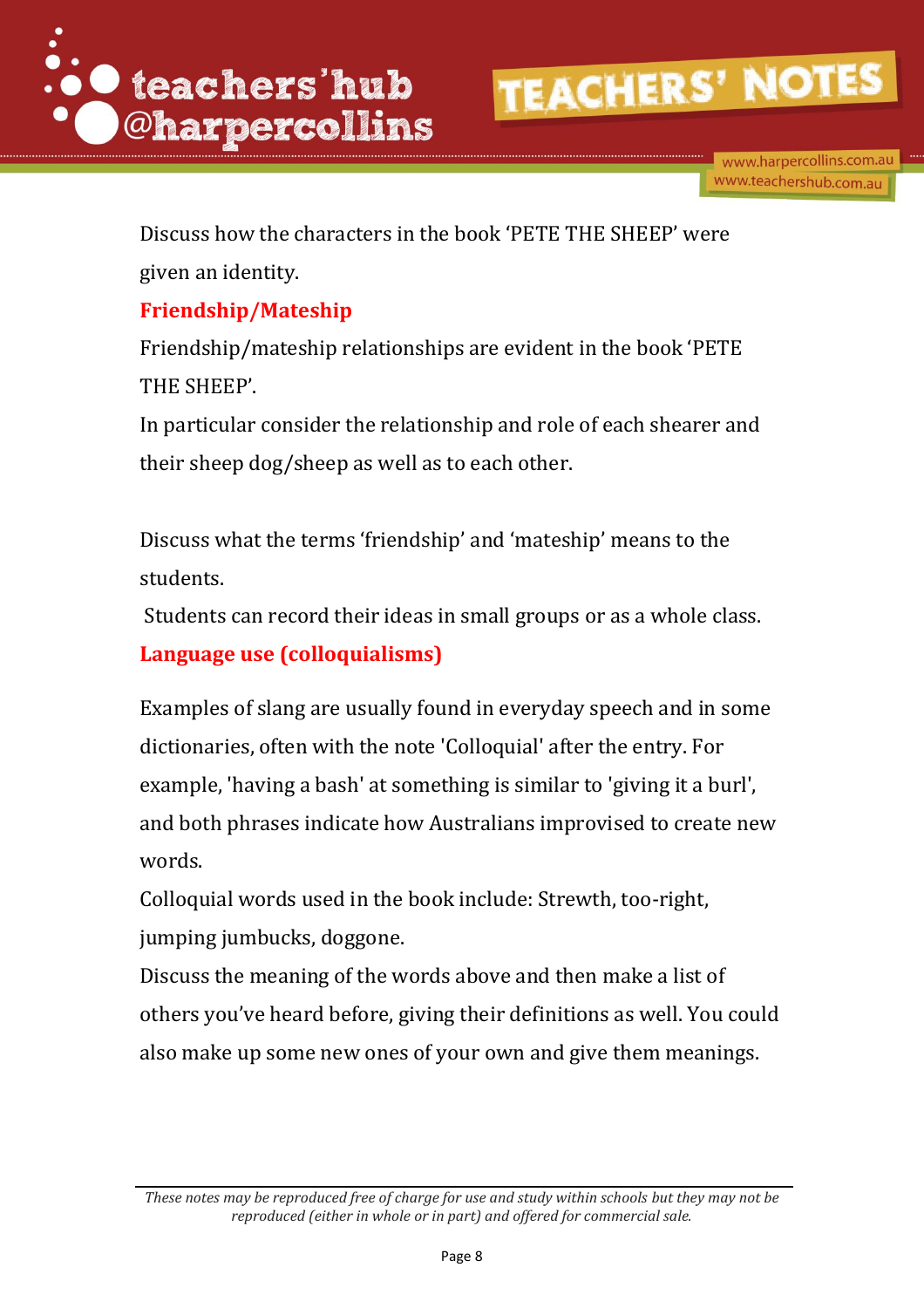



#### **Arts**

Illustrate some portraits of sheep or sheepdog hairstyles for an art show. Frame and hang your work.

Create hairstyles for some of the animals shown on the last pages of the book.

Discuss how the styles might differ depending on each animal's head shape, the colours of the animal and the type of hair or fur the animal has. It might be necessary to consider hair extensions as well. Make a clay or papier-mache model of an animal with a unique hairstyle – consider styling, colours, etc.

Create a class collage of a scene from the book. Design a new cover for the story.

Sing the Australian ballad: Click Go the Shears (See Click Go the Shears work sheet).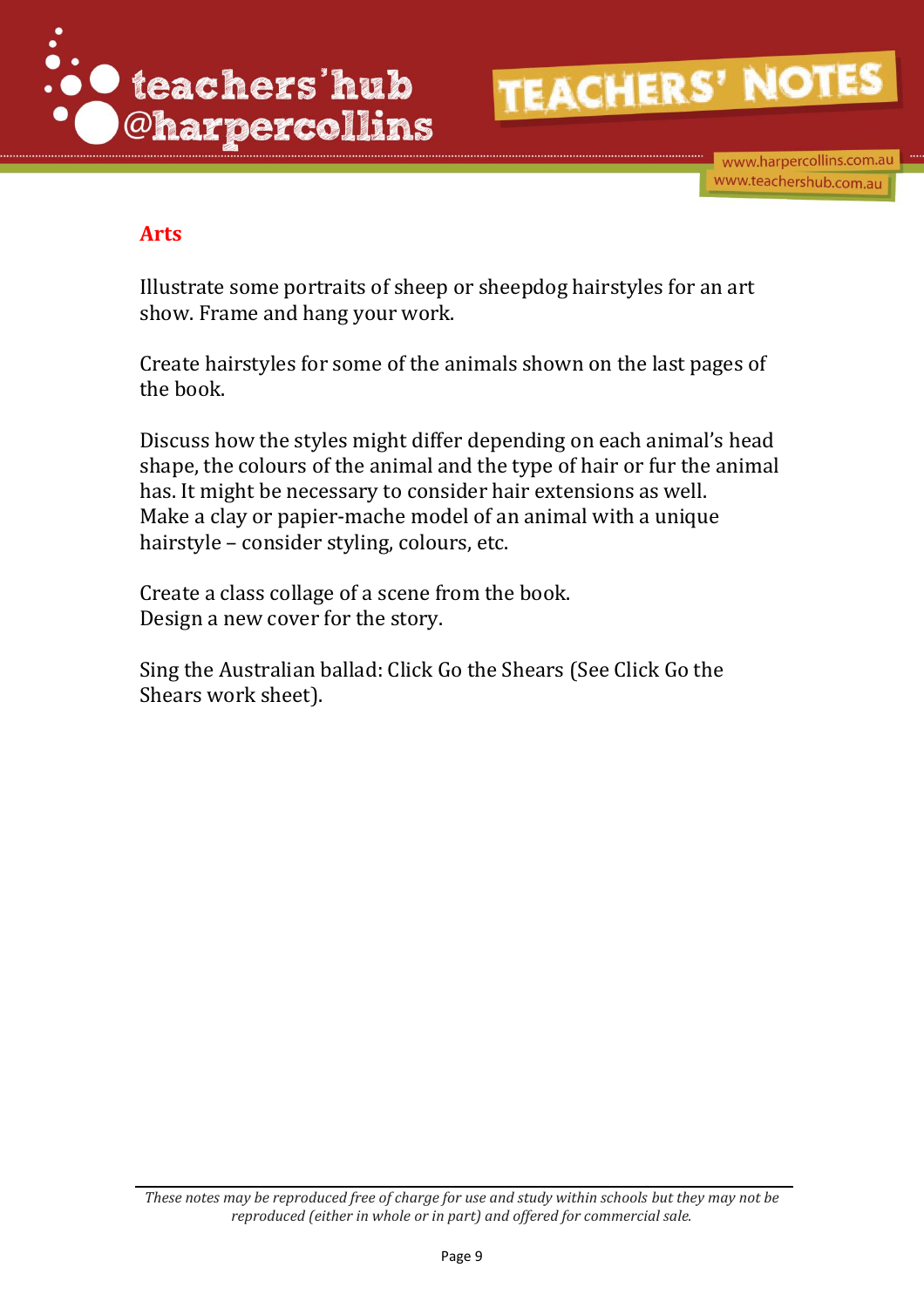

www.harpercollins.com.au www.teachershub.com.au



Activity Sheet 3

#### Hairstyle Activity Sheet

| Hairstyle Name (e.g. perm, bob,<br>straightening | Illustration |
|--------------------------------------------------|--------------|
|                                                  |              |
|                                                  |              |
|                                                  |              |
|                                                  |              |
|                                                  |              |
|                                                  |              |
|                                                  |              |
|                                                  |              |
|                                                  |              |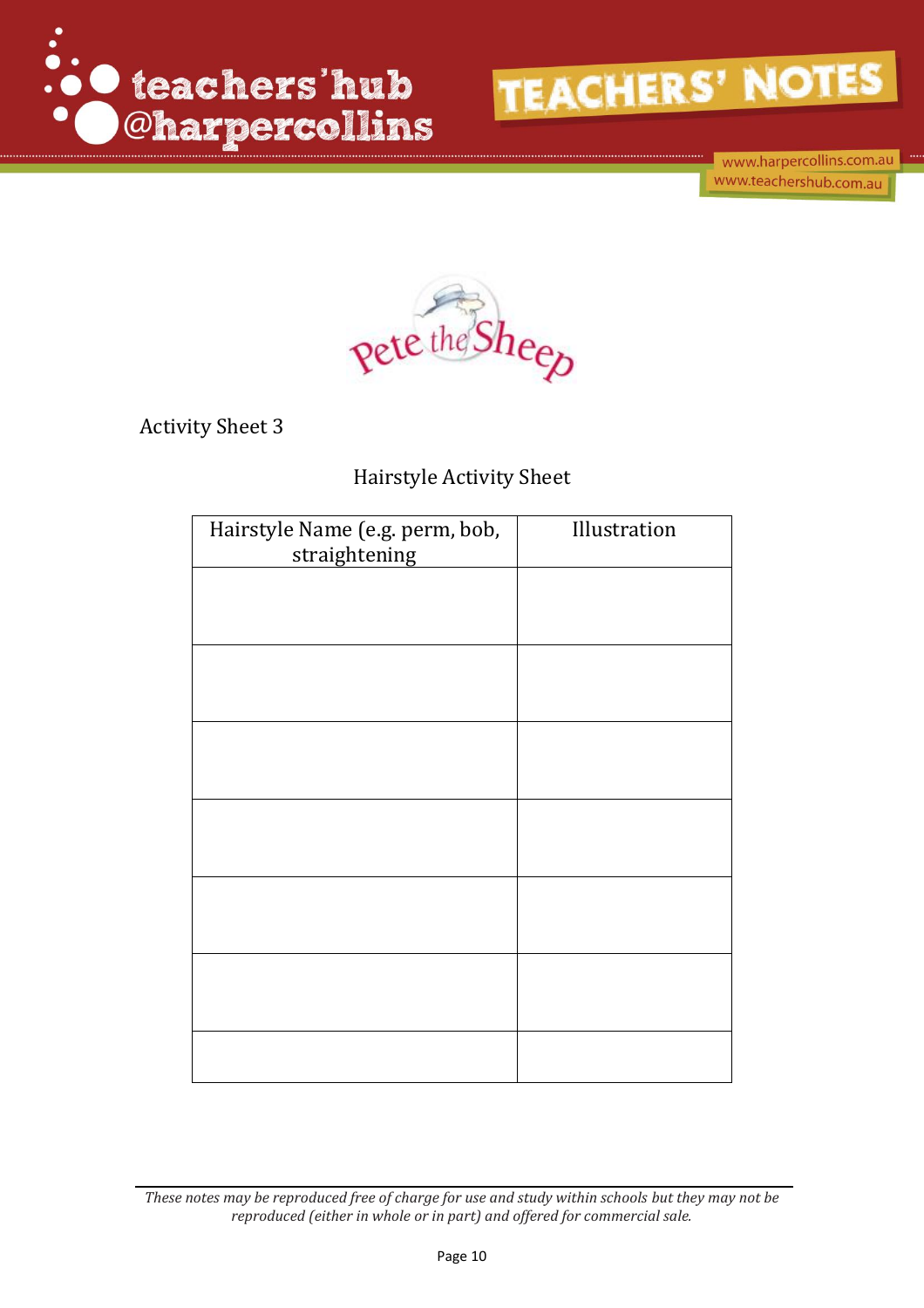

www.harpercollins.com.au www.teachershub.com.au



Activity 4

### **Pete the Sheep QUIZ – Find the Correct Answer**

Circle the correct answer to the questions below: 1. Big Bob the shearer had a sheepdog called

- a) Sam
	- b) Tiny
	-
- c) Bruiser
- 2. Shaun and Pete were
	- a) not good at working together
	- b) always arguing
	- c) a great team
- 3. But the sheep didn't move. They were waiting for
	- a) Pete
	- b) Fang
	- c) Bungo
- 4. First, Shaun sheared Pete
	- a) under his belly
	- b) his front and back legs
	- c) the top of his head
- 5. When Pete showed off his new hairstyle, the other sheep were

*These notes may be reproduced free of charge for use and study within schools but they may not be reproduced (either in whole or in part) and offered for commercial sale.*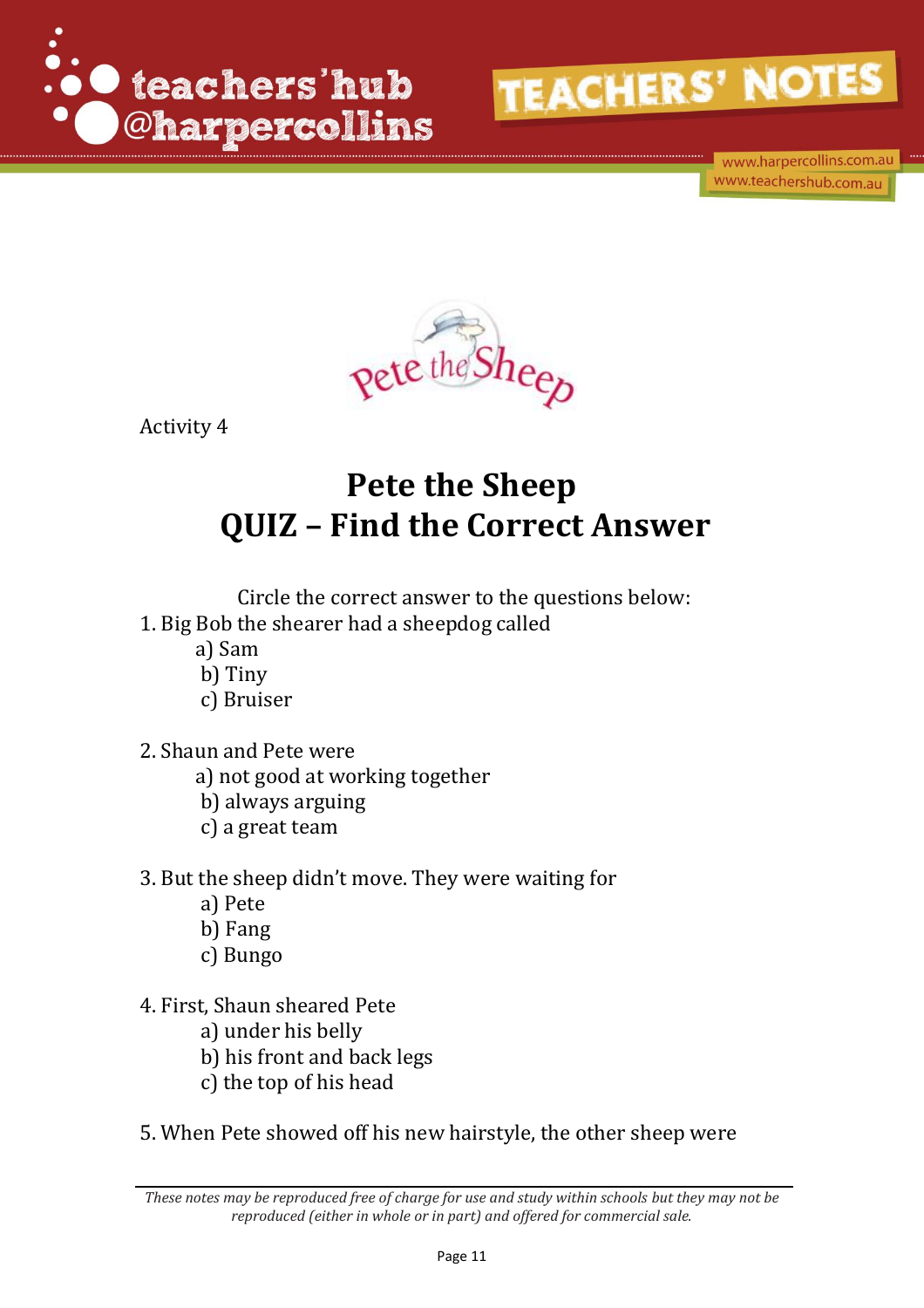

www.harpercollins.com.au www.teachershub.com.au

- a) amazed
- b) horrified
- c) hysterical

6. Shaun and Pete had so many customers they

- a) decided to skip town
- b) had to open another salon
- c) couldn't look after them all
- 7. Shaun had just finished curling Tiny's tail when the
	- a) new assistant bustled in
	- b) three shearers rushed through the door
	- c) health inspectors arrived

8. Bungo said to one of the customers: I only wish everyone could look as

- a) gorgeous as you
- b) utterly ridiculous as you
- c) fabulously unusual as you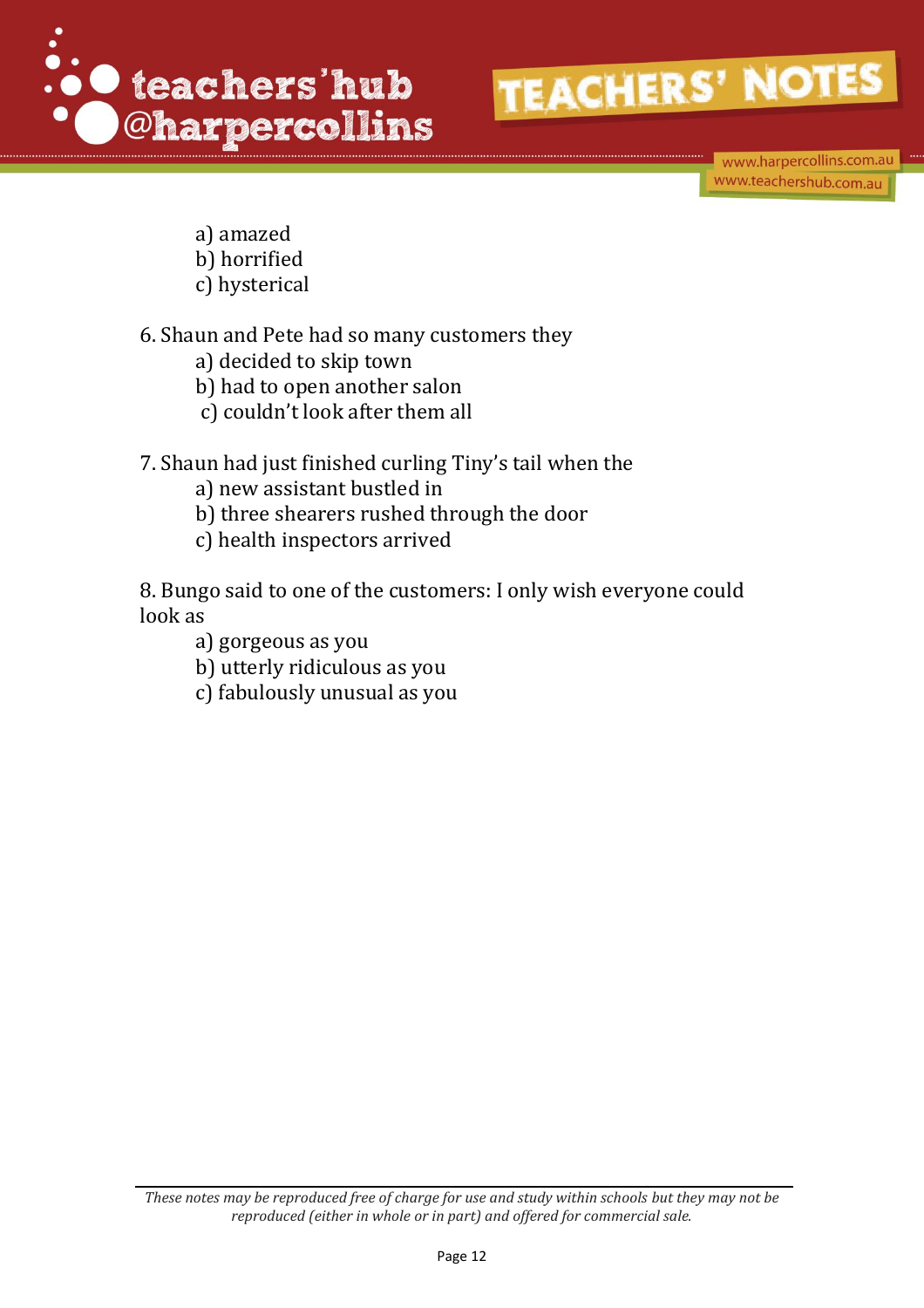

www.harpercollins.com.au www.teachershub.com.au



Activity 5

#### WORDFIND PETE THE SHEEP

Y U X K G N S K I Q X T J C  $\overline{R}$ J R H X UOEGROGA S  $_{\rm E}$ Y LRYLGNITROFMO  $\mathcal{C}$ L H A H S S SUNU G D J J U - H TVNGECHBNEXU S S J **WREORL** L E S E M H A т I L E I  $I$  E Y I E B D N H O F. P R T A R M T T U P G Ι G A M E THRAAOACSM D N T E E S FKILEK S A C L O E R H EXOMSHLNEXLG Ͳ W S S C R S P L H L S ЕКАJ Q М MAFURIOUS S S E Τ W Т D E Z A M A E X C LAIME  $\mathbb D$ OLFAFXTBKODOGS т

AMAZED ANIMALS APOLOGISED COMFORTINGLY CUSTOMER DOGS EXCLAIMED FURIOUS GORGEOUS GRINNED HAIRCUT HAT JUMBUCKS LEGS SALON SENSATIONAL SHEARER SHEEPDOG SHEEPISHLY STREWTH STYLES TRIM TROUBLE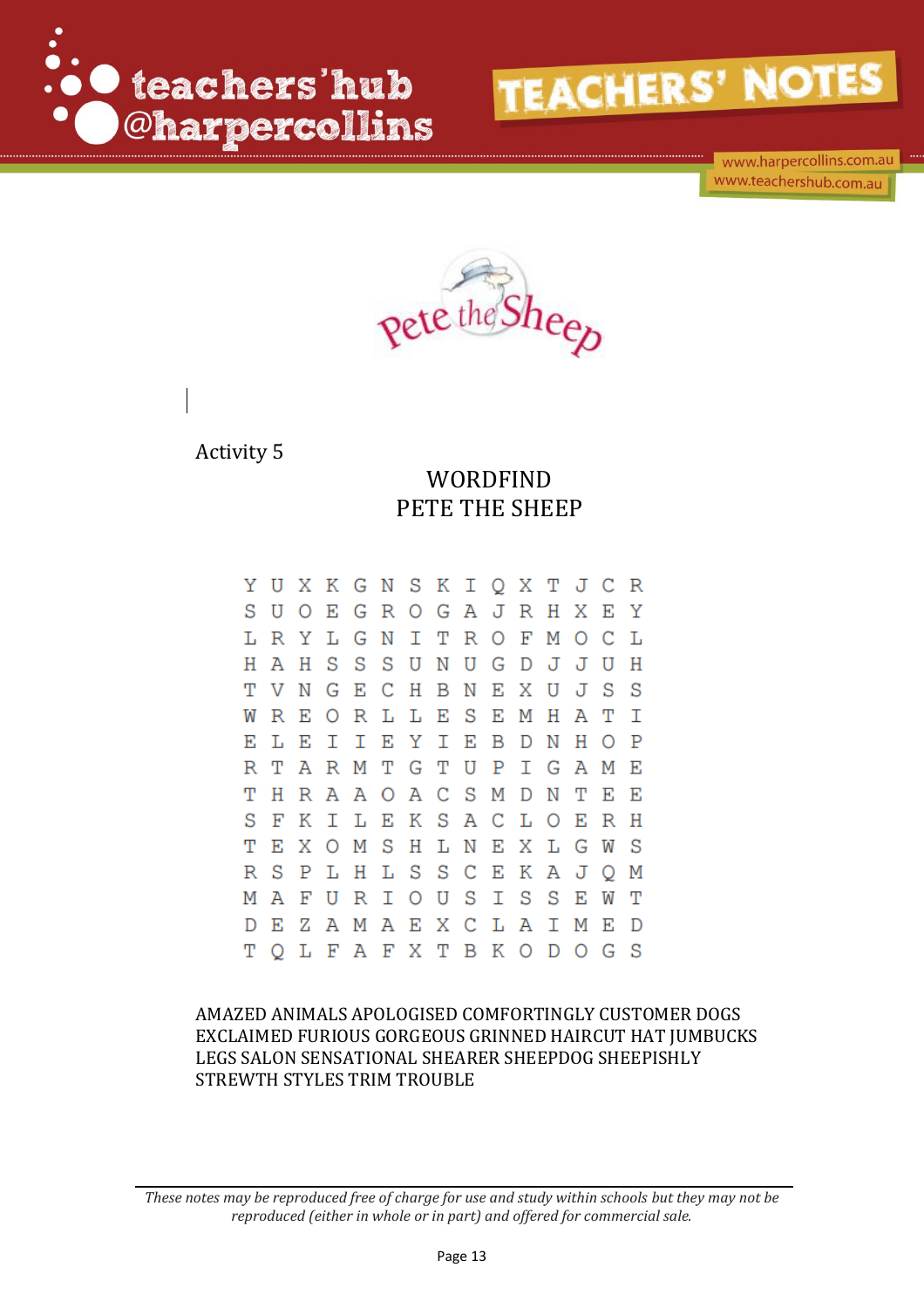





1. Create a project about sheep or sheepdogs. Find out about their characteristics, temperament, and daily life, requirements such as diet, and their habitat and lifestyle. Either present your project in the form of a book, poster or computer generated report or PowerPoint. (Refer to web links at the end of the main Teaching Notes page.)

#### **Points to consider:**

- Name your animal and its breed.
- Describe the animal's appearance and temperament.
- Give details about the animal's habitat and diet.
- Explain how the animal is trained.
- Describe the animal's home. E.g. a barn, kennel etc.
- Describe what happens in a typical day of your animal's life, and in the case of sheep, what happens to their wool after shearing.
- Illustrate and present your project.
- 2. Complete a project on the shearer their training, lifestyle and the sorts of things that need to be considered in choosing this life etc.

#### **Points to consider:**

- Describe the shearer's appearance in terms of clothing and equipment and the kind of temperament or personality necessary for this work.
- Give details about the training required and what it involves.
- Describe the place where the shearer works, how they might move around and where they live during the shearing season.
- Describe what happens in a typical day of your shearer's life, and what the shearer might do when the season is over.
- Illustrate and present your project.

*These notes may be reproduced free of charge for use and study within schools but they may not be reproduced (either in whole or in part) and offered for commercial sale.*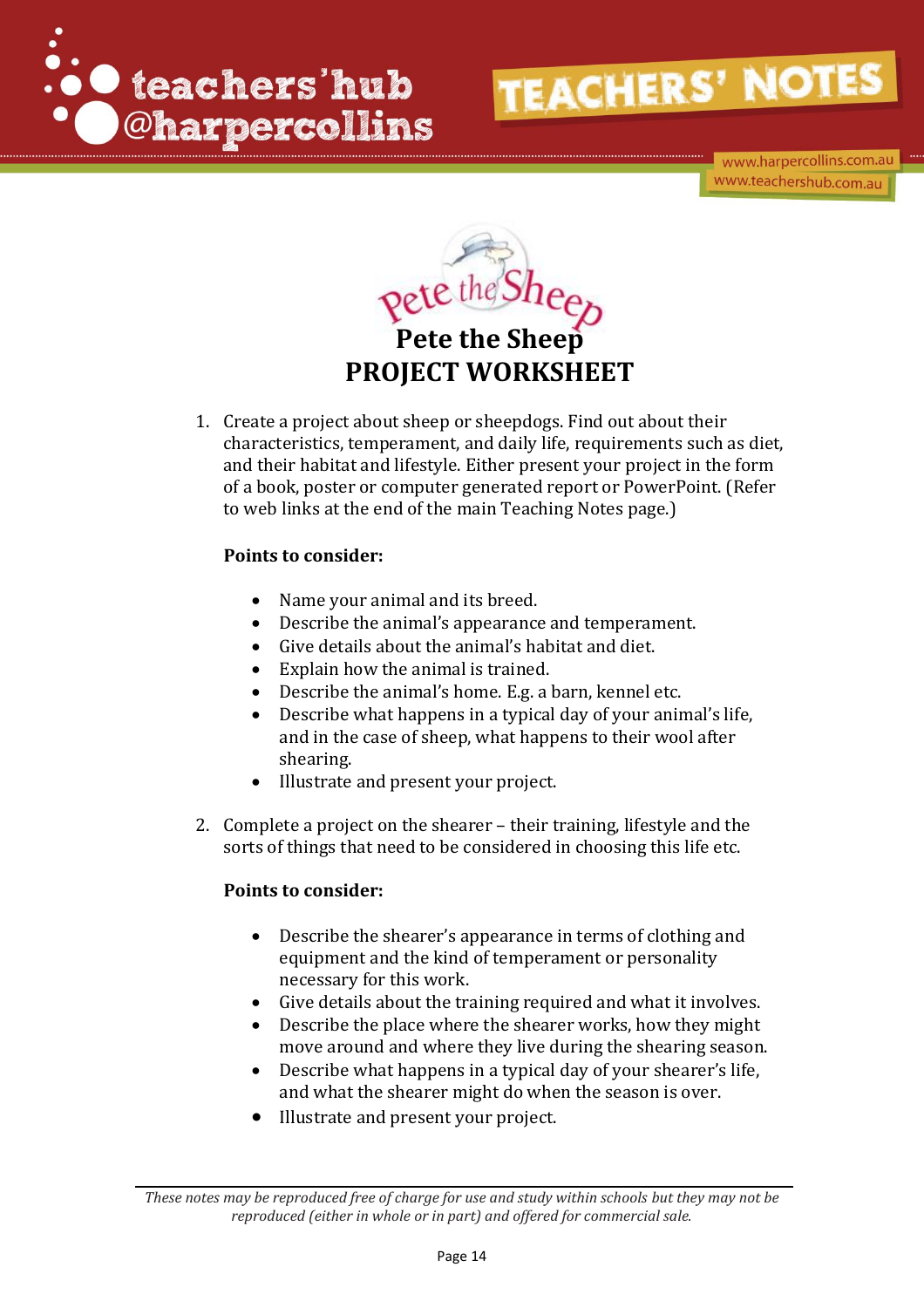





#### **CLUES**

#### **Across**

- 2. A style of cutting, arranging, or combing the hair.
- 4. A person who purchases goods or services from another.
- 6. A person who cuts or clips the hair, fleece or wool from sheep.
- 9. A person who causes difficulties, distress or worry for others.

**Down** 1. A successful performance or achievement.

- 3. A structure built for shelter or storage, often open at the sides or end.
- 5. A dog trained to herd and guard sheep.
- 7. SALON A shop offering a specific service, where hair may be cut, dyed or styled.
- 8. Any of various usually horned mammals often farmed for their wool, meat or milk.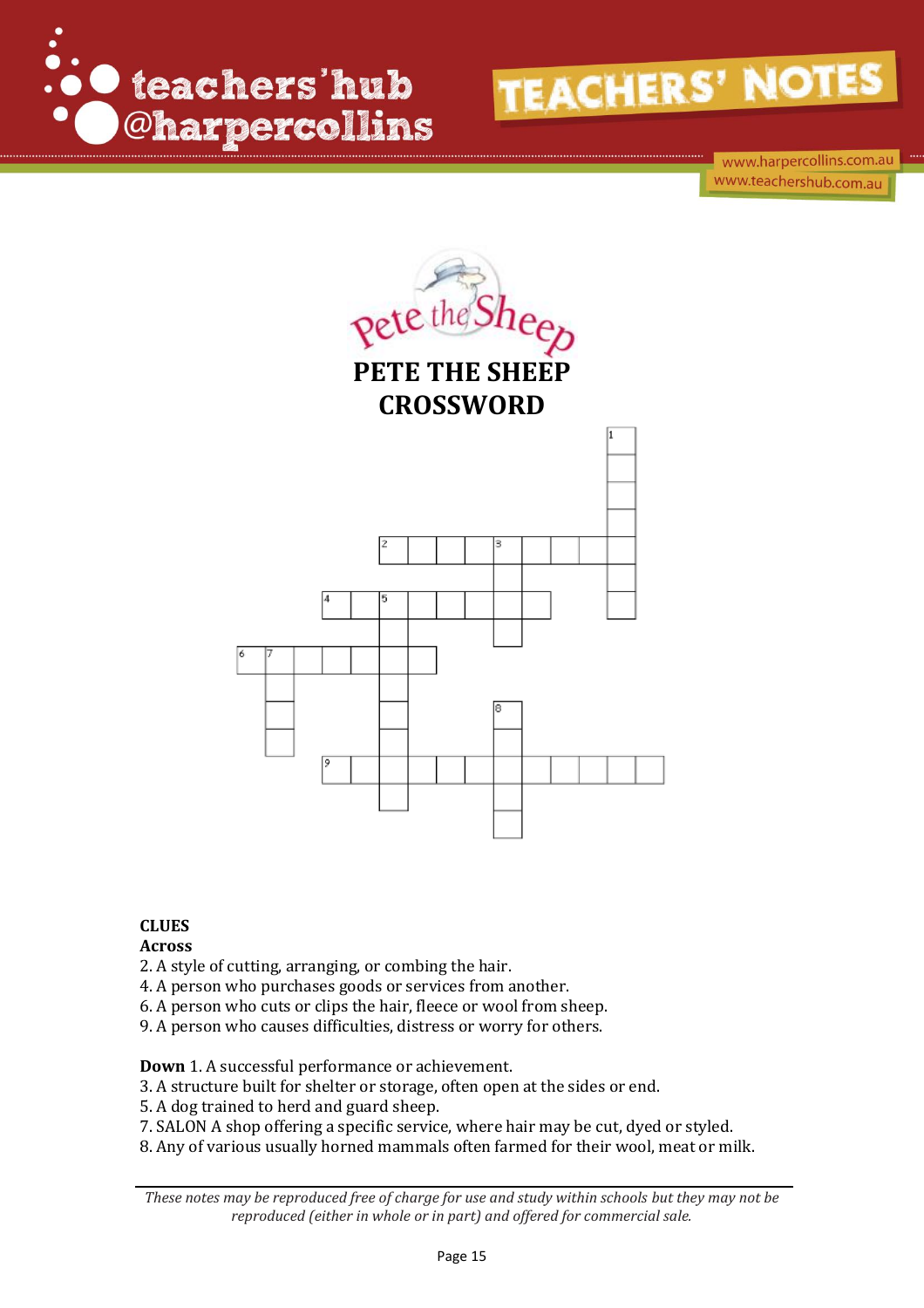



### **Click Go the Shears**

Out on the board the old shearer stands Grasping his shears in his thin bony hands Fixed is his gaze on a bare-bellied yoe Glory if he gets her, won't he make the ringer go.

### **Chorus**

*Click go the shears boys, click, click, click, Wide is his blow and his hands move quick The ringer looks around and is beaten by a blow Curses the old snagger with the bare bellied yoe.* 

In the middle of the floor in his cane-bottomed chair Sits the boss of the board, with eyes everywhere Notes well each fleece as it comes to the screen Paying strict attention that it's taken off clean.

The colonial experience man, he is there of course With his shiny leggings, just got off his horse Looking round the shed like a real connoisseur With brilliantine and scented soap and smelling like a ---- who said that?

> The tar-boy is there, awaiting in demand With his blackened tar-pot in his tarry hand Sees one old sheep with a cut upon its back This is what he's waiting for, it's 'Tar here Jack!'

Now shearing is all over and we've all got our cheques Roll up your swag boys we're off on the tracks The first pub we come to it's there we'll have a spree And everyone that comes along it's 'Come and drink with me!'